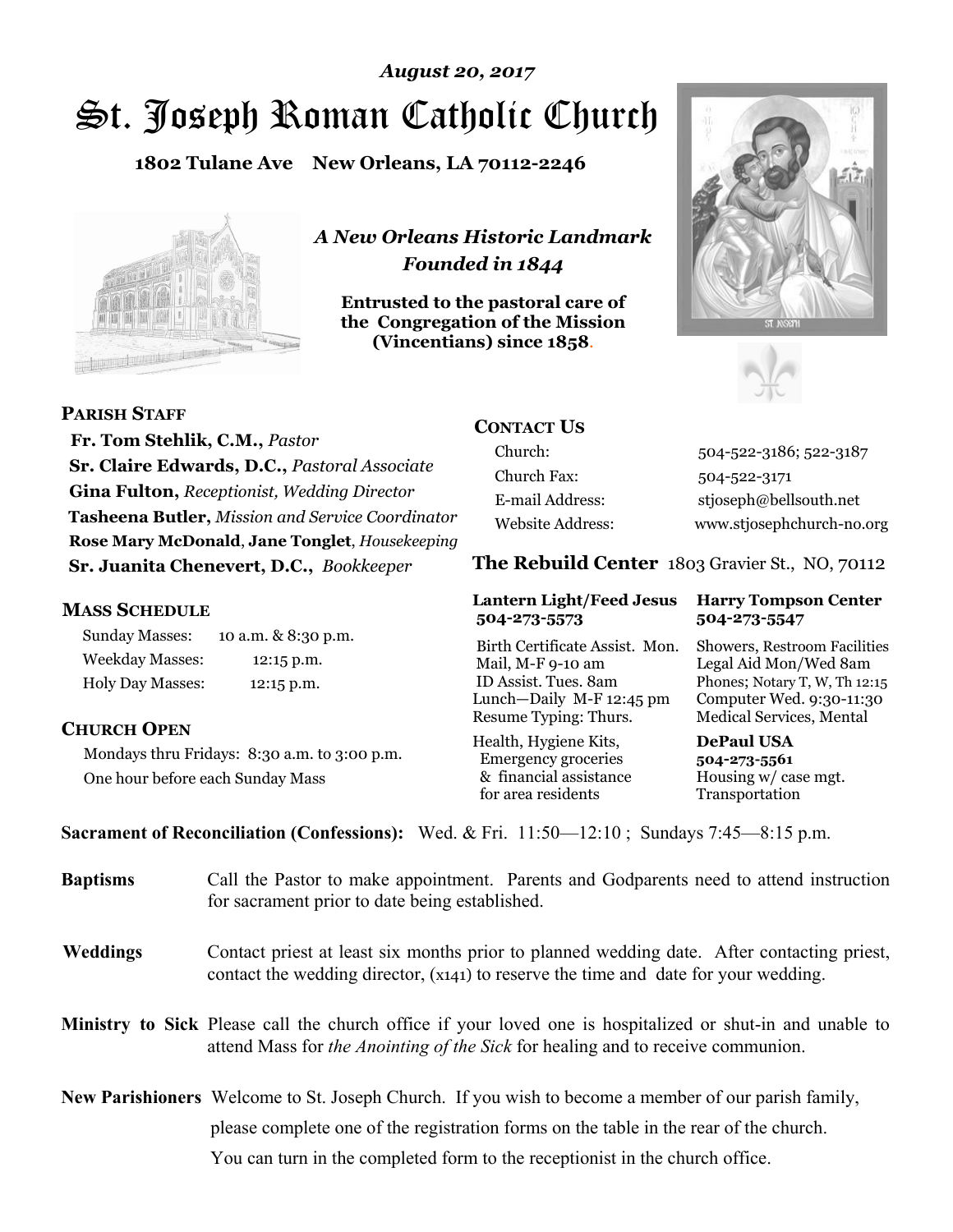# **Twentieth Sunday Ordinary Time August 20, 2017**



**10:00 am** *St. Joseph Parishioners and Benefactors*

 **8:30 pm Guy Babin; Weldon Boyd Jr. (+); Virginia Starsney (+); Ed & Pat Nelson (+)**

| Monday, August 21, 2017—St. Pius $X$                  | <b>READINGS FOR THE WEEK</b>                    |
|-------------------------------------------------------|-------------------------------------------------|
| $12:15$ p.m. Glen Gennaro $(+)$                       | <i>Sunday, Aug 20</i> One in Faith #1092        |
| Tuesday, August 22, 2017—Queenship of BVM             | Mon: Jgs 2:11-19; Ps 106:34-44; Mt 19:16-22     |
| $12:15$ p.m. Mary A. Madigan $(+)$                    | Tues.: Jgs 6:11-24a; Ps 85:9-14; Mt 19:23-30    |
| Wednesday, August 23, 2017-St. Rose of Lima           | Wed.: Jgs 9:6-15; Ps 21:2-7; Mt 20:1-16         |
| 12:15 p.m. Alan Bunting                               | Thurs.: Rv 21:9-14; Ps 145:10-18; Jn 1:45-51    |
| Thursday, August 24, 2017—St. Bartholomew             | Fri.: Ru 1:1-6, 14-22; Ps 146:5-10; Mt 22:34-40 |
| 12:15 pm Mary Butler $(+)$                            | Sat.: Ru 2:1-11; 4:13-17; Ps 128; Mt 23:1-12    |
| Friday, August 25, 2017-St. Louis & Joseph Calasanz   | Sunday: Is 22:19-23; Ps 138:1-3, 6, 8;          |
| 12:15 pm John Kelly (+); Jarius James; Christine Ryan | Rom 11:33-36; Mt 16:13-20                       |
|                                                       |                                                 |

#### **YOUR PRAYERS ARE ASKED FOR THE FOLLOWING PARISHIONERS , WHO ARE IN NEED OF HEALING:**

 Willie Arnaudville, Charlie Bassett, Raymond Berthelot, Anthony Blaise, Clarke Bordelon, Susan Bassett Bowes, Lawrence & Mamie Brown, Cheryl Butler, John Caron, John Gebbia, Sylvia Daily-Powell, Lynda DeMaria, Ben Eble III, Terry Eggleston, Linda Elwood, Heather Faircloth, Winston Falgout, Frances Fiegler, LaDonna Finch, Fr. Lou Franz, CM, Mark Eiserloh, Warren Fraught, Sarah Hollier-Watkins, Shelia Jones, Bennett Joseph , Jr., Ken Kussman, Landy Lanza, Jannie Ledet, Allen Maldonado, Sara Marino, Priscilla Martin, Karen McCoy, Mike Mullin, Hazle McMiller, Donna Moore, Regina Pichoff, Mark Raymond, Tina Roderfeld, Pippy Sanders, Mel & Gaspar Schiro; Bobby Shackleton, Charlie & Joanne Slocum, Melissa Tanet, Collins, Sr. Malcolm Taylor, Jane Tonglet, George Tripkovich, Marion Vaughn, Juanita Ware, Darrell Walker, Fr. George Weber CM, Mary Willis, Lynn Williams.

#### **SANCTUARY CANDLE AND MASS INTENTIONS**

The Sanctuary Candle is burning this week to pray for the intentions of John & Cindy Caron**.** If you would like to reserve a date to burn the Candle in memory of someone or for a special intention, please call the church office (522-3186). The Sanctuary Candle offering is \$15 for two weeks. The offering for Mass intentions is \$5.00 per Mass.

## **1 8 1 7 Congregation of the Mission (Vincentians) Bicentennial Anniversary 2 0 1 7**

 Fr. Joseph Rosati, CM, one of the first Vincentians in the United States, became the first bishop of the Diocese of St. Louis. When the Diocese was established, it included Missiouri, the western half of Illinois and much of the American territory west of the Mississippi—most of the land included in the Louisiana Purchase. As the largest American diocese, it stretched from the Canadian border to the Republic of Mexico. The territory was roughly equal to the country's other nine dioceses combined.

 In 1837, three new dioceses were carved out, including Natchez, Nashville and Dubuque. Over the years, large areas became part of new dioceses, like Chicago, Little Rock and Kansas City. Early American bishops included Vincentians, John Mary Odin, bishop of Galveston, and later New Orleans; Stephen Vincent Ryan, CM, bishop of Buffalo, New York and 15 others named to the episcopacy. Vincentian bishops and missioners helped to form the new dioceses from Buffalo to Salt Lake City, from Los Angeles to Pittsburgh.

 Today Bishops continue to serve the church in North America in Alaska, and New Jersey and around the world. In seminaries they have served US dioceses, ordaining tens of thousands of local clergy, with great love and a heart for the poor and those in need.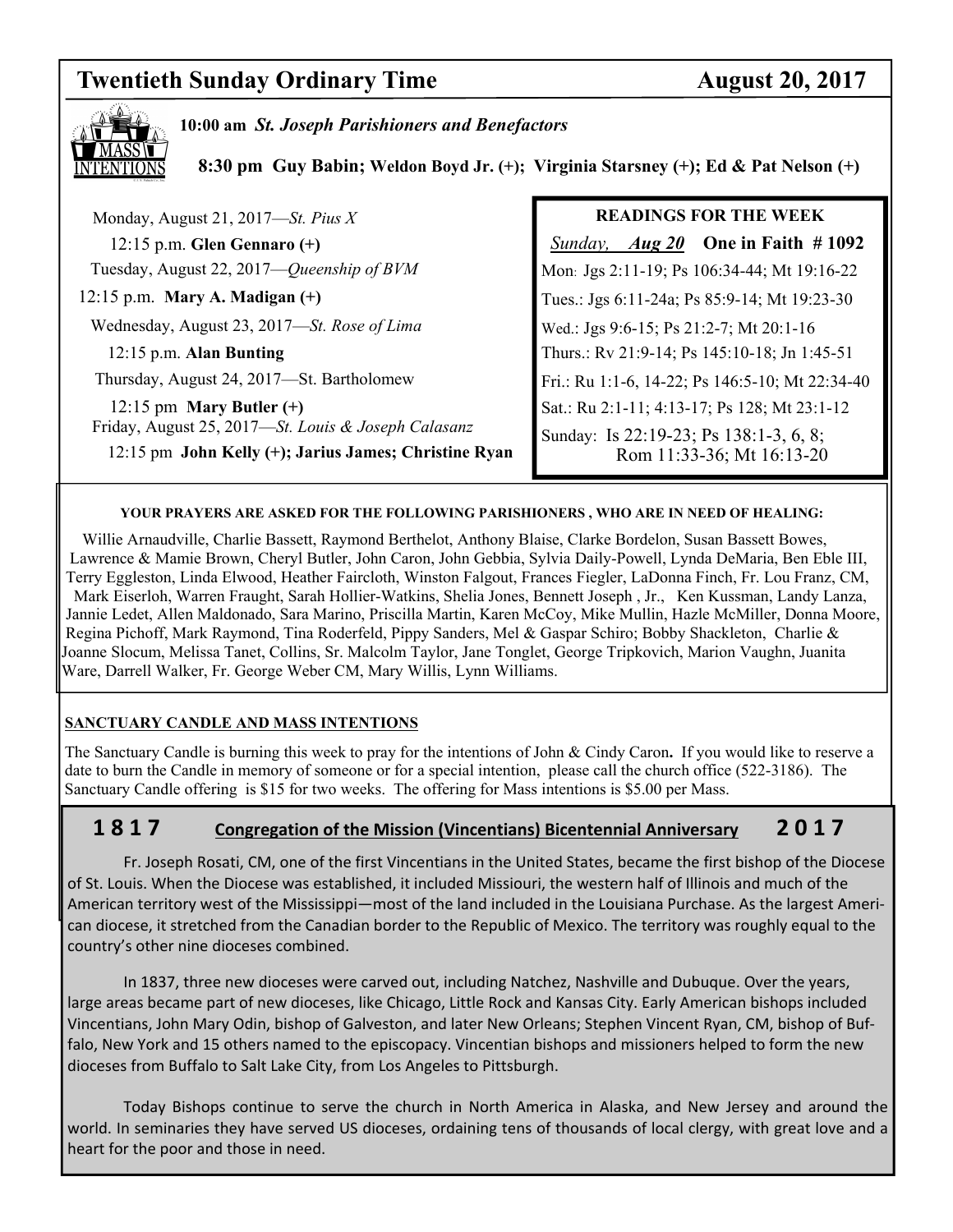*Give thanks always and for everything in the name of our Lord Jesus Christ***. Ephesians 5:20**

*PARISH CALENDAR*  Aug. 24 **RCIA** *Thursday* (6:30 pm enter through elevator) Aug. 27 **Children's Liturgy** *Sunday* (10 am & 8:30 pm Masses) Sept. 27 **Vincentian Bicentennial Celebration.** *Wed. (5:00 pm)*  **TREASURE & STEWARDSHIP**

 **Sunday, August 13, 2017…….\$ 4,464.00 Mission Collection..………………… 1,282.00** *Thank you for your generosity* 

**MASS For God's Special Children** Sunday, September 10, St. Francis Xavier Church, 444 Metairie Road, for information contact Joy Zainey 504-834-5865 or visit: www.godsspecialchildren.org.

**RCIA** Are you interested in studying the Catholic Faith or considered joining the Church? Have you been away from the church and would like to return and deepen your faith? If you or someone you know is interested in discerning whether God is calling you to a fuller life of faith, please speak to Fr. Tom, Madeline von Almen or Tasheena Butler, or meet this Thursday in the Rebuild Center, August 24, at 6:30 pm.

**Who Is My Neighbor?** In response to the Synod's call for the Church to invite people of all backgrounds to enhance dialogue among diverse races and cultures and be a voice and witness for Catholic Social Teaching, the Office of Rel. Education is offering a course in two parts – PI on Sat, Sept 9, 2017, and PII on Sat, Sept' 30. from 9 AM – 3 PM at the Northshore Catholic Center, 4465 Hwy 190 E Service Rd., Covington) – participants can take either or both parts. Please see bulletin board for more info or visit Archdiocesan website.



# **Pope Francis'** *August* **Intentions**

That artists of our time, through their ingenuity, may help everyone discover the beauty of creation.

# *Saints Home Game Parking*

 St. Joseph's annual fund raiser is our parking lot for every Saints home game. If you are able to offer your service 2 hours before a home game, please call the office or speak to Judy Reese or Fr. Tom.

# **TODAY'S READINGS**

**First Reading** — Thus says the LORD: "Stand firm in justice; do what is right" (Isaiah 56:1, 6-7).

**Psalm** — O God, let all the nations praise you! (Psalm 67). **Second Reading** — The gifts and the calling of God are unable to be revoked (Romans 11:13-15, 29-32).

**Gospel** — Jesus told the Canaanite woman of great faith, "It shall be done as you wish" (Matthew 15:21-28).

 "Let all the nations praise you!" today's psalm response exclaims. In the Hebrew scriptures, this kind of invocation is actually an invitation to God to act, to intervene in human lives in a manner that will cause everyone—not just the Chosen People—to give praise. Stated a bit more strongly, it is something of a challenge to God, a strong statement the psalmists of Israel, trusting in their loving relationship with God, were not afraid to make.

 The Gospel exclamation, "Behold!" is a scriptural flag that tells us that God is about to act or announce something through an person or a situation. In the case of Jesus, God was going to act through this woman, whom nobody among Jesus' followers would have believed to be an agent of the divine will. Like the psalmists, we might passively inform or perhaps even actively challenge God to do something so that everyone will come to belief, but God always turns the tables on us. It becomes our calling, our duty to behold the situations and persons of our daily lives so that God can act through us, announcing the Kingdom through our living.

### **CHARTER FOR THE PROTECTION OF CHILDREN AND YOUNG PEOPLE**

In response to the Charter for the Protection of Children and Young People from the United States Conference of Catholic Bishops, the Archdiocese of New Orleans continues to make the Hot Line available for anyone who has been hurt or sexually abused by anyone who works for the Church. The Hot Line continues to be available; the number is (504) 522-5019. In continuing our commitment to support and to heal, we invite and encourage individuals who have been hurt or sexually abused recently or in the past by clergy, religious or other employees of the Archdiocese to call our Hot Line and your message will be received confidentially by a mental health professional. Anyone can make a direct call during regular business hours to the Victims' Assistance Coordinator at (504) 861-6253.